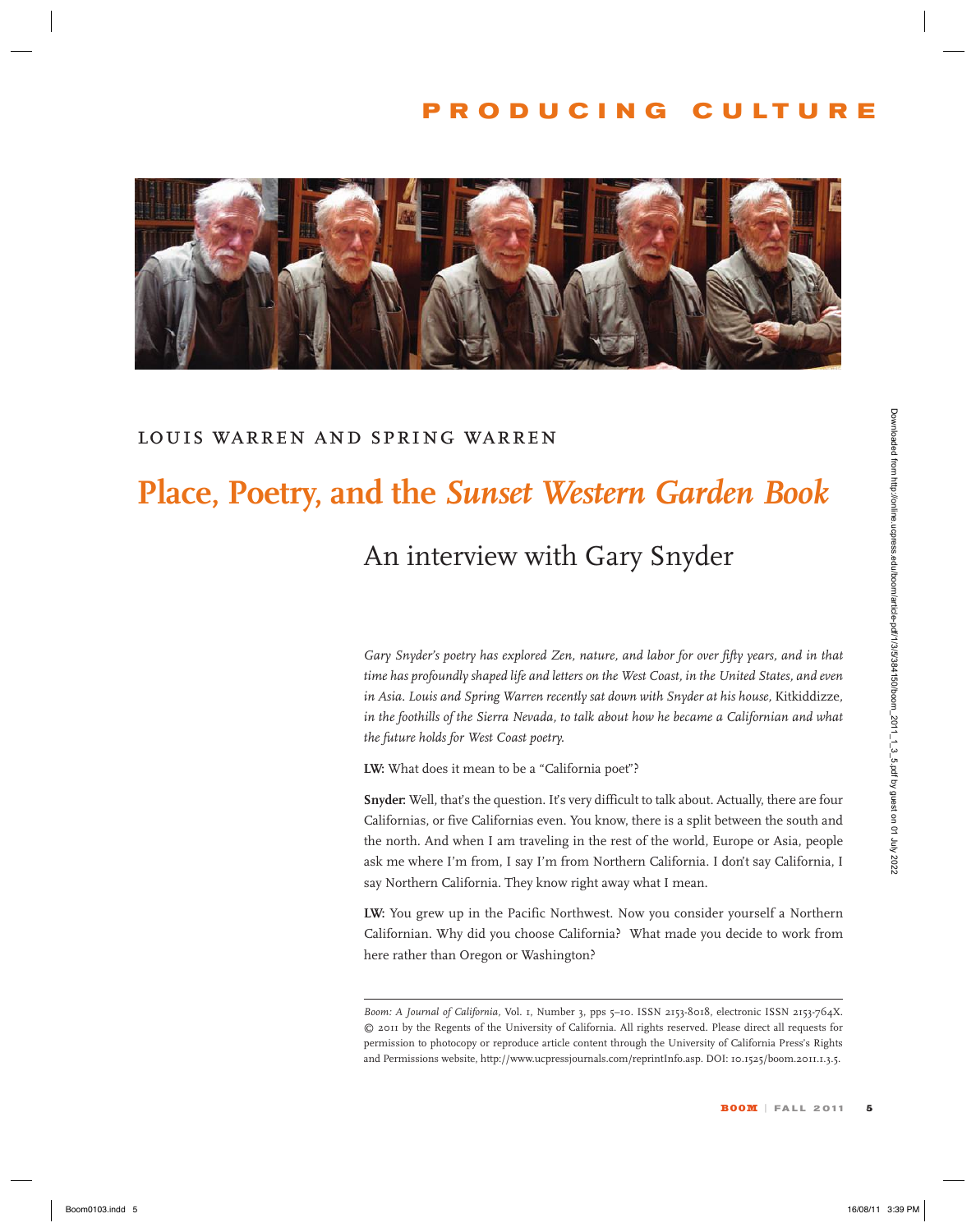

**Snyder:** Well, I was born in San Francisco, actually, but spent my childhood in the Pacific Northwest, near Seattle. My paternal grandparents were well settled into the Northwest from the time it was still a territory in Kitsap County on the west side of Puget Sound. Anyway, I don't recall ever thinking there was a serious division between British Columbia, Washington, Oregon, or even Northern California. And to begin with, weather patterns and a lot of the ecology extend well south of the California-Oregon border.In fact, there's a lot here in California that belongs to the Northwest. The gardening zone for this area here, for the whole Sierra Nevada foothills actually, is gardening zone number seven in the *Sunset Garden Book*, which is the same zone as the Rogue River Valley.

#### **LW:** In Oregon?

Gary: Yes-zone 7 goes up as far as Roseburg in southern Oregon.

**SW:** So maybe when you go overseas and people ask where you're from, you should say zone 7.

**Snyder:** You know, I could say that in California, and most people don't know what I'm talking about. You have to be a gardener to know the zones in the *Sunset Garden Book*. But they're very good. They're very subtle, too. I have fun arguing and talking about these things. I say California's borders are extremely misdrawn and the two desert zones really belong with their own area. . . . There's an idea I take from Kroeber's work in California Indian anthropology. He uses the term "heartland" or "core California" for California Indian culture as based in the Great Central Valley and radiating south and north a certain distance and over to the coast.

**SW:** So to your mind, "core California" is the Central Valley?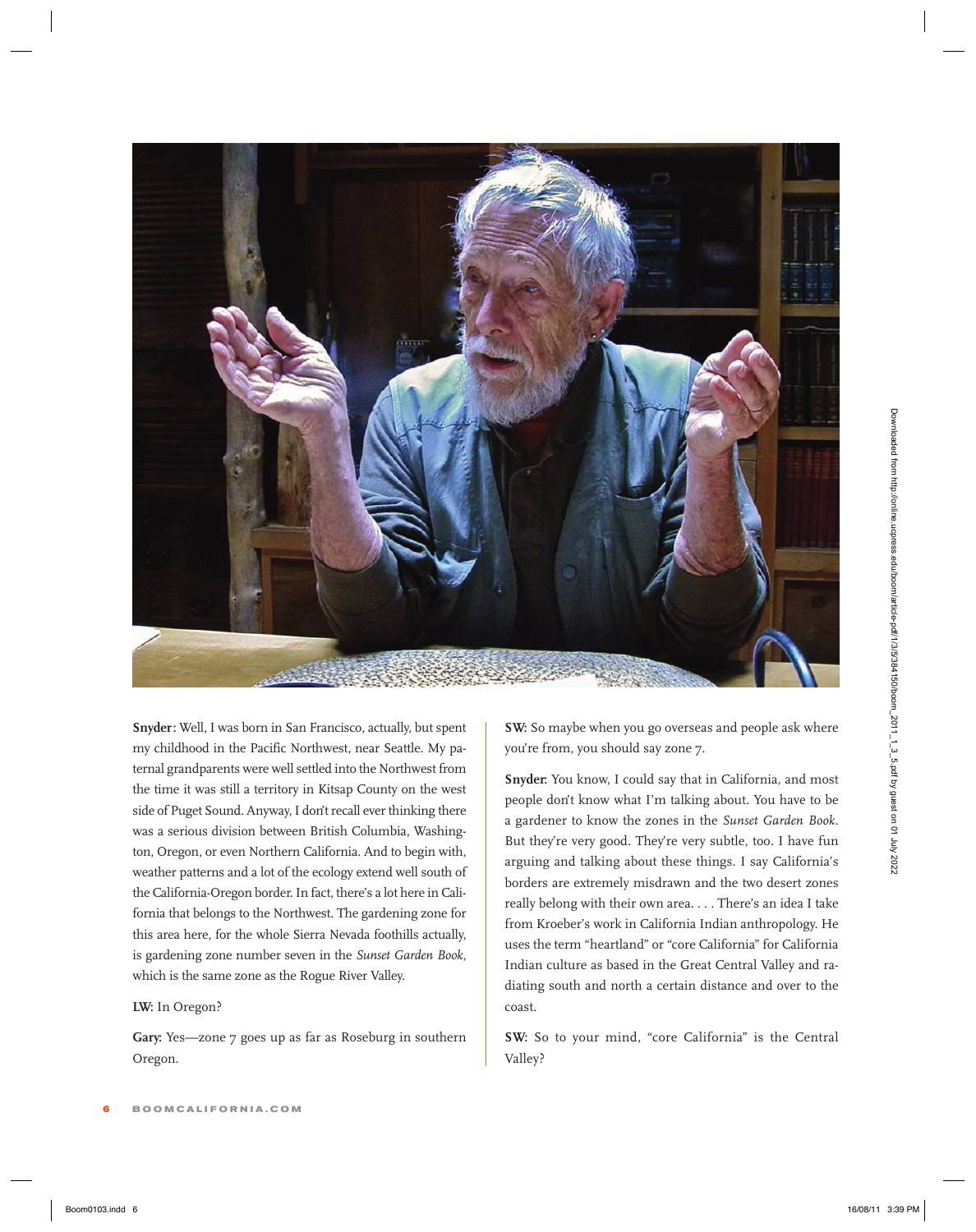**Snyder:** Based in the Central Valley. Along the rivers. And over along the rivers all the way to the Bay. But of course, the Central Valley was a big marsh and it was full of waterfowl. Back before European contact, Indians didn't really live in the Central Valley; they lived on the edges on the west side and on the edges of the east side. And if they lived on the west side, they made trips regularly over to the coast because they liked the taste of oysters. And if they lived on the edge of the foothills, they would come up higher to get away from the hot weather in the summer and also they could get yew wood for yew bows which were great trade items. So there's all sorts of reasons to work these things out.

**LW:** How does the radicalism of San Francisco and Northern California fit in all this?

**Snyder:** The west side of the Pacific Coast, from British Columbia south to Big Sur, and possibly farther south, has had, for example, since the very early twentieth century, a number of Utopian socialist communities, has had a number of visionary and often left wing writers. It has had a number of very strong women writers.

LW: You've mentioned borders being misdrawn. It sounds like you feel they don't match the complexities of land and culture?

**Snyder:** Oh yeah, straight lines with a ruler.

**LW:** What about the border with Mexico?

**Snyder:** That's another one. The history of that tells you how clearly arbitrary it was. . . . And the same with the Canadian border. Because the west was occupied, settled, and began to be exploited far too rapidly for people to get much sense of where they were or what was going on or what were the right places to put things. And that's why I would argue 400 to 500 years from now it will all be different. It won't look the way it looks now. People will finally get around to trying to straighten it out.

**SW:** So what drew you to California? Was it San Francisco?

**Snyder:** The first visit I recall, I was down here staying with my aunt when I was nine years old for a month so that they could take me to see the World's Fair.

#### **LW:** In San Francisco?

**Snyder:** On Treasure Island. I remember seeing the Chinese dive through burning hoops. They had the Chinese jugglers and acrobats that were quite memorable.

I'm working on an East West Transpacific Buddhist Memoir with a lot of, a certain amount of criticism and a certain amount of gossip in it.

**SW:** So, after your childhood visit to San Francisco, when did you come to live there?

**Snyder:** My mother and father split when I was still in high school. He came down here sort of tentatively. He worked for the Veterans Administration. So he came down to try that job out and as it happened, he and my mother never got back together again. So he was living down here and then he remarried. She remained in Portland some years longer. But that gave me a foothold to come down here. And I think the first time I did that was when I was seventeen hitchhiking on my way back from New York to Portland, I curved around to go through San Francisco to see my father. I found it kind of a bizarre place.

#### **SW:** How so?

**Snyder:** [Laughs] Well, it is kind of bizarre, don't you think? I touched base here, then I was going back to Indiana University to go to graduate school. I made my final decision there to quit graduate school in anthropology and linguistics and come down to Berkeley for graduate school, so then I made the trip back west. But I didn't start at Berkeley for a year and a half. So, I got an apartment in North Beach and I worked on the docks. And while living and working in San Francisco at that time, right in North Beach, it was on Telegraph Lane, I met all kinds of people.I was writing some poetry already then, and thought that this is where I should make connections and figure out what's going on in poetry. The Zen world was already getting started there. Alan Watts was giving talks on Zen out in Pacific Heights. It was 1952, '53. It was a very lively place. or California (11 + 3)). High state and the state of the particle in the state of the term of the term of the term of the term of the term of the term of the state of the state of the state of the state of the state of th

#### **SW:** What are you working on now?

**Snyder:** I'm working on an East West Transpacific Buddhist Memoir with a lot of, a certain amount of criticism and a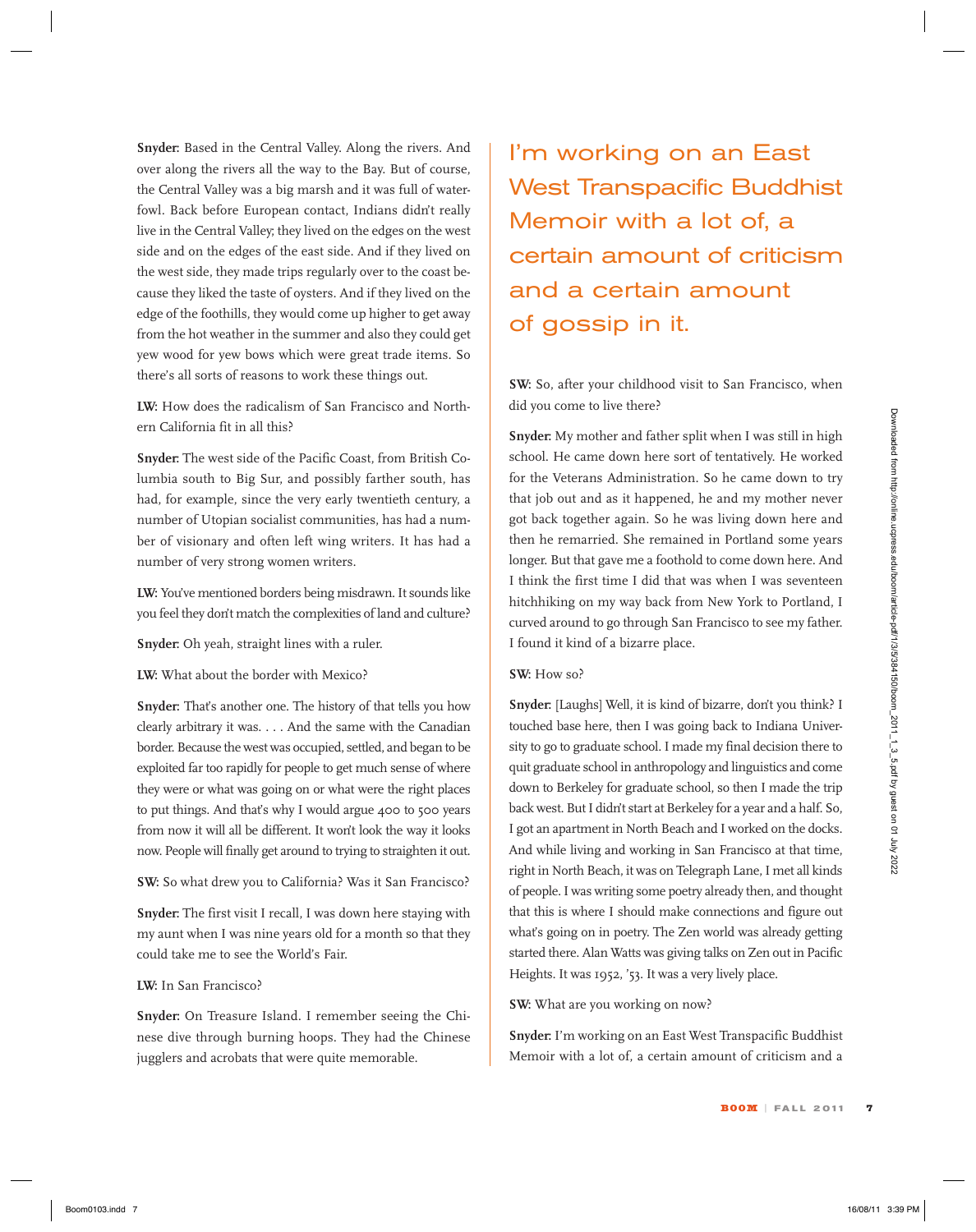certain amount of gossip in it. And then the other book I'm working on with a friend of mine who helped build this house in the summer of 1970, and he's an architect now and he is also a neighbor, he and I are going to do a book together here on the building of this house.

**SW:** That sounds like a fantastic project. You built this house in 1970. How?

**Snyder:** We all camped out down in the meadow, had no electricity and no power tools. . . . It was like nineteenth century. Old Jimmy Coughlin, who died when he was 96, came over here one time and he watched us working and he looked at our tools and he said I've never seen anything like this in eighty years.

. . . .

**LW:** How would I know a West Coast poem?

Snyder: It's not exactly loose, but the lines don't all line up as much as they do on the East Coast. A lot of [writers] are women. Of course, they've got a lot of women on the East Coast, too. But it's the content and the aesthetic approach to experience things different than it is, as Philip Whalen described his poetry, a graph of the mind moving. If you read,



West Coast poetic aesthetics is more defined by a kind of empiricism, a presence in the moment, concreteness, physicality often, and does not rely on wit or fancy so much as East Coast poetry . . .

which you could easily do, especially if I Xeroxed it and mailed it to you, Leslie Scalapino's introduction to Philip Whalen's collected poetry. . . is a very good description of something that is basic to most West Coast poetry.

LW: It's not the same as Beat poetry?

**Snyder:** It's different from Beat poetry, which I am constantly trying to explain to people because I am often still categorized as a beat writer. And I try to make the distinction between Beat as a historical phenomenon, which I was involved in, and as an aesthetic and a source of a kind of writing, which I am not involved in. Once I point that out, most people with half a brain see it. And so it's simple in that light. Leslie Scalapino just recently died of pancreatic cancer. She was sixtytwo. And we all feel very bad about that cause she still had a lot to do. She lived in Berkeley and was the author of six or seven books. And was not publicly famous anywhere except on the West Coast. But what a smart woman.

I would say that West Coast poetic aesthetics is more defined by a kind of empiricism, a presence in the moment, concreteness, physicality often, and does not rely on wit or fancy so much as East Coast poetry, which is characterized often by what I would call intellectual fancy, as distinct from imagination. Fancy and imagination are not the same thing, as T.S. Eliot said in one of his literary essays years ago. East Coast poetry is more internal or personal, more about me and my feelings and what is happening in my complex life, and human-centered. There's an enormous amount of openness to the landscape and openness to the physical world in West Coast poetry, and it has been expanding itself that way. One of the first people, the first person that you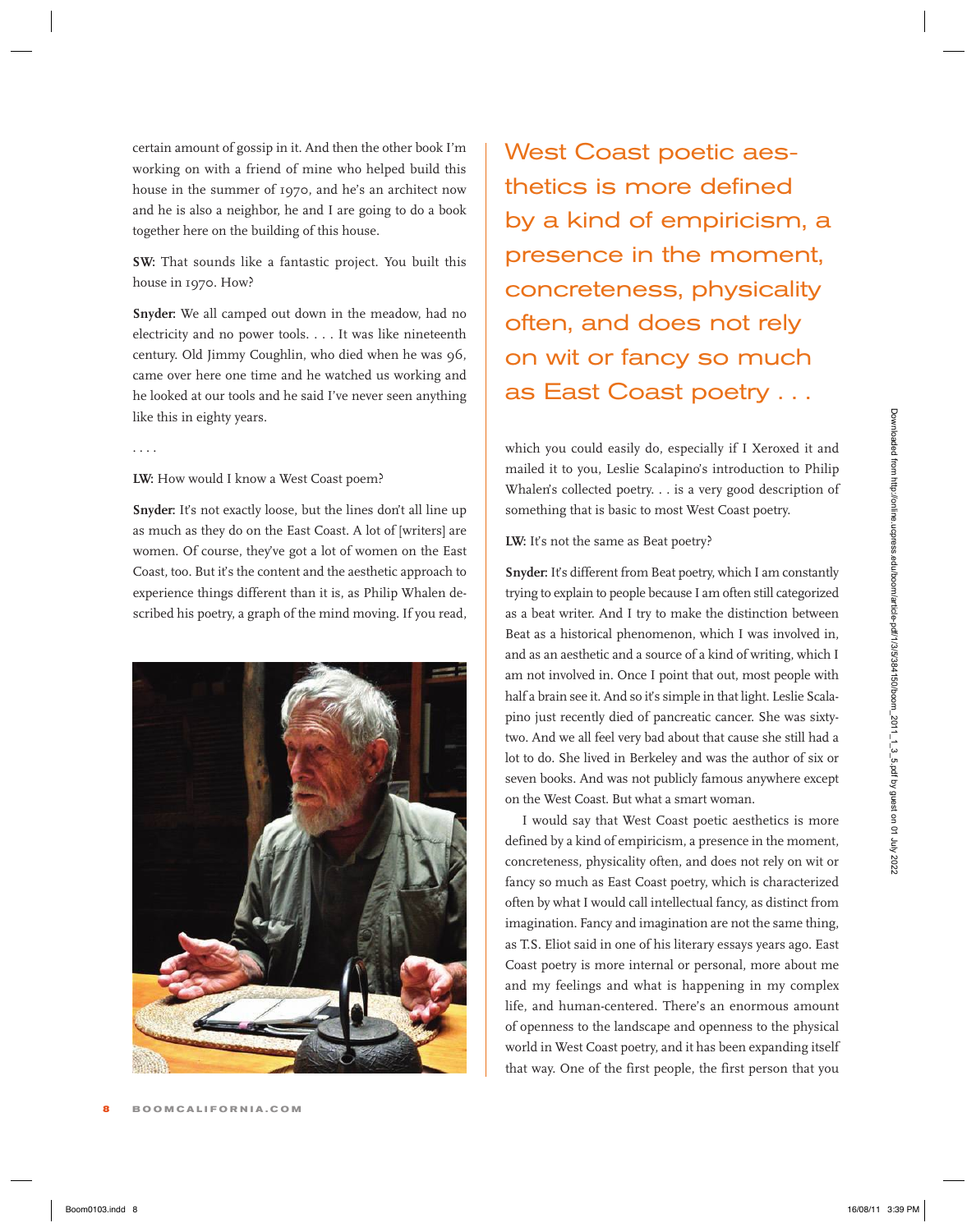could call a real West Coast poet is Robinson Jeffers. The second one is Kenneth Rexroth.

**SW:** And to your mind, what are the other influences in West Coast poetry?

**Snyder:** There's a big influence from East Asia, too. I'm not the only one who reads classical Chinese, but a lot of people read it in translation and took it on, and it became a significant influence. Robert Sund is a very good example. Jane Hirshfield, now there's a good example: a woman living in Marin County who wrote a book called *Nine Gates,* about poetry—prose book, prose essays—that is all derived from basically Japanese aesthetics. There's a lot of very interesting people that are doing these things.

**SW:** Do you think that East Coast publishers take California seriously enough?

**Snyder:** Well, you know, that's another thing that I've gotten over being surprised by, but there is an ignorant dismissal of the West Coast in a lot of the East Coast intelligentsia. There is an identification of it with materialism and sort of trivial attitudes. And then it's almost as if they're saying, "Oh yeah, and you've got a lot of brown people there, too. A lot of Asians."

**LW:** What new contributions are Asians making to West Coast Poetry?

**Snyder:** Right now I'm reading an anthology of Hmong poetry produced by the Hmong Writer's Circle based in Fresno and Merced.

**SW:** How is it?

**Snyder:** It's not like other West Coast poetry.

**LW:** But it is West Coast poetry, in a way?

**Snyder:** Yes. That's what I've been thinking about. It is, well, it's much more like Hispanic poetry. Which is to say it's about their experience of trying to be in America and it's about—a lot of it's about things in Hmong culture that they're still trying to connect with, and a lot of it is about their mother and father and grandmother, and a lot of it is personal pain about making the wrong communications, and a lot of it is very, very interesting because it's like one poem, I was just reading this, it says well everybody in my neighborhood is a Hmong. And

there's a couple of shaman down the street that we can get but then there's also some Christian Hmongs so we don't know which to go to. And then my mother gets sick and she wants both. And a lot of sexism that they're trying to fight, you know, find their way out of. And you know, many Hmong girls marry at thirteen or fourteen and some have their first babies and drop out of high school to start having babies. And so all of that is very much up there and in there. And so like it belongs to Central Valley culture, it really does.

**LW:** So is this a new strand in West Coast poetry then?

**Snyder:** Yeah, it's going to be a book from Heyday Press. And I'm writing one of the back cover blurbs for it. It's already in the works, you know? Pos Moua, who was a student at Davis, he is one of the editors of it. He was a student of mine, gosh, fifteen years ago now. The only Hmong I know who graduated from UC Davis in Creative Writing.

**LW:** Does this give you hope for California? Is this an optimistic story?

Snyder: You know, I don't know. I mean, it's all froth on the beach in a way. What will the next generation and the next generation of Hmong be writing like? It's like the generations of Japanese Americans. Nisei [the first generation born in the US] don't write poetry. Sansei [the children of the Nisei] write poetry about I'm Japanese and nobody likes me. Yonsei [the children of the Sansei] write about anything they damn please and [their children] the Gosei, they don't write probably because they're too little still. But, you know, my answer to all of that is, Guys, it's okay to keep some recipes and know a few songs, but you better get used to where you are. And it isn't the red, white, and blue. It's California. Boom of the state of the state of the transition of the boom 10 of the boom 10 of the state of the state of the state of the state of the state of the state of the state of the state of the state of the state of the state

**LW:** And how should people get used to where they are? What are the kinds of things people need to know to inhabit a place?

**Snyder:** They need to know where the creek is and which direction it flows. They have to know their water. I mean, they can start with some kind of a sense of place and it doesn't hurt to have a sense of the watershed as the sense of place that you connect with. It doesn't matter if it's urban